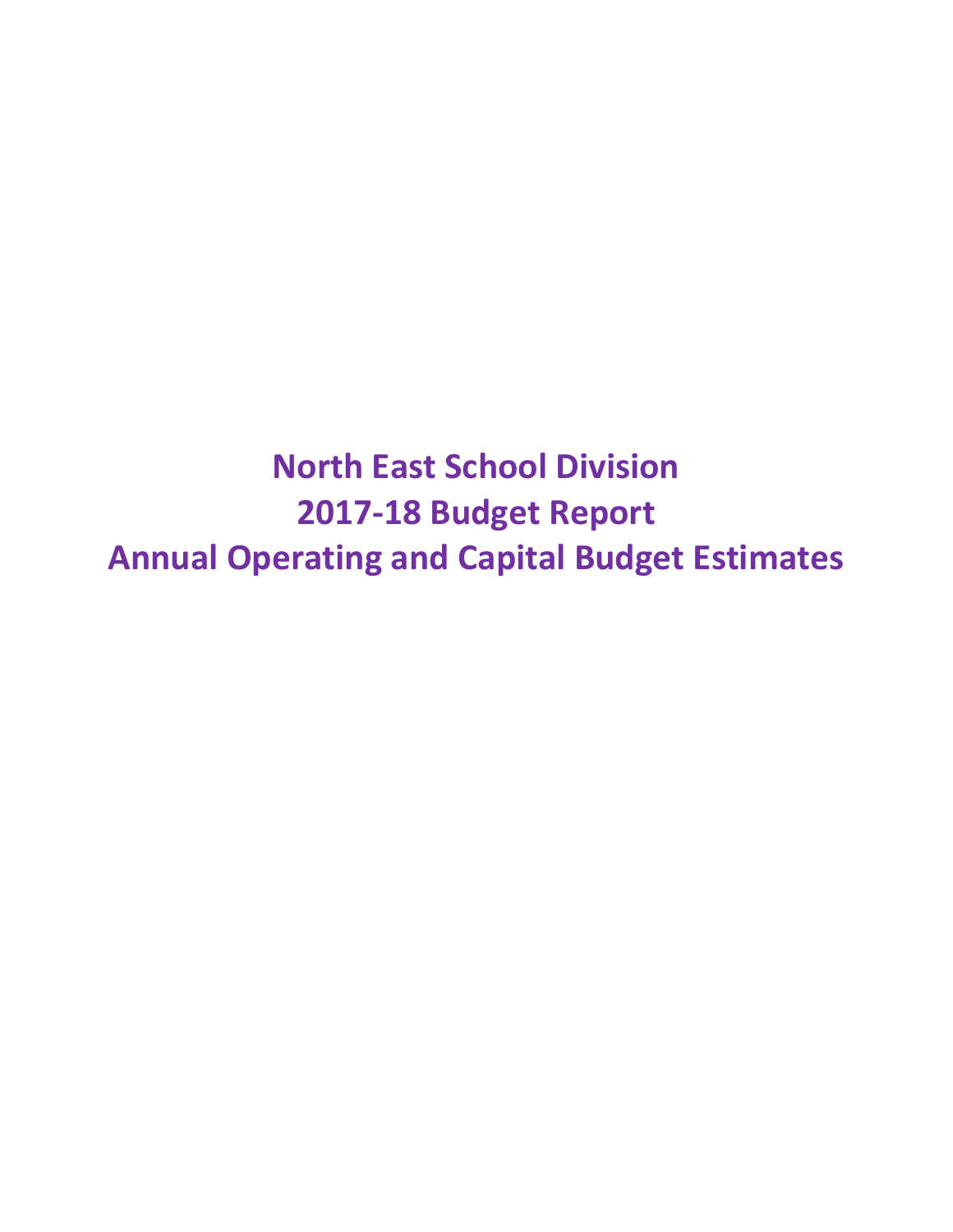# **Proposed Board Motion:**

**That the Board approve the annual operating and capital budget estimates for the fiscal year September 1, 2017 to August 31, 2018 as detailed in the** *2017-18 Budget Report***.**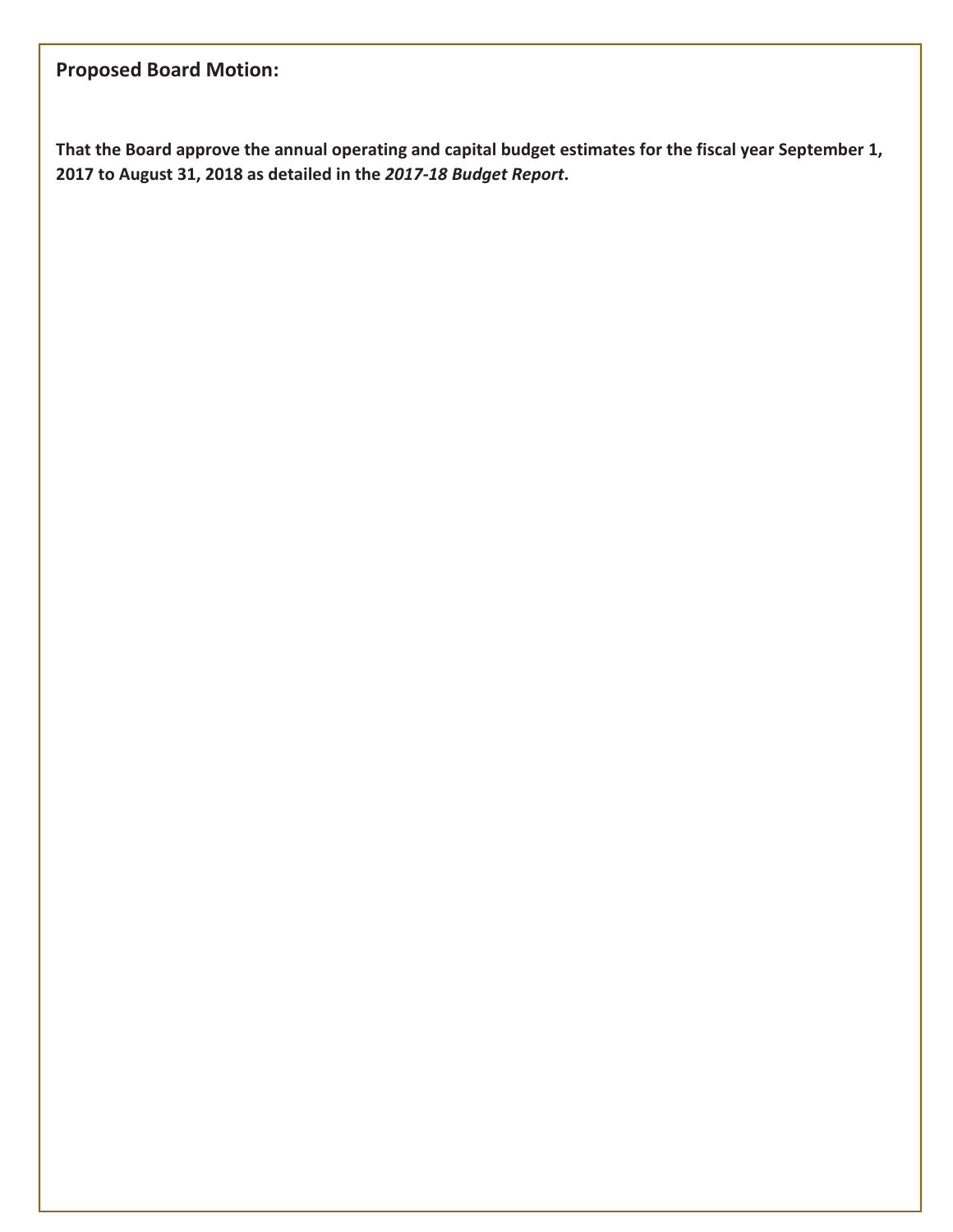# **North East School Division Budget 2017-18 Statement of Operations**

## **(Prepared using Public Sector Accounting Board (PSAB) Standards)**

|                       |                                 | <b>Notes</b> |     | 2017-18<br><b>Budget</b> |              | 2016-17<br><b>Budget</b> |     | <b>Variance</b> |
|-----------------------|---------------------------------|--------------|-----|--------------------------|--------------|--------------------------|-----|-----------------|
| <b>Revenues</b>       |                                 |              |     |                          |              |                          |     |                 |
|                       | <b>Property taxation</b>        | 1            | \$  | 3,954,550                | -Ŝ           | 11,010,960               | -Ŝ  | (7,056,410)     |
|                       | Grants                          | 2            |     | 50,847,242               |              | 44,960,995               |     | 5,886,247       |
|                       | Tuition and related fees        | 3            |     | 722,511                  |              | 571,000                  |     | 151,511         |
|                       | School generated funds          | 4            |     | 1,127,100                |              | 1,029,150                |     | 97,950          |
|                       | <b>Complementary services</b>   |              |     | 590,220                  |              | 608,832                  |     | (18, 612)       |
|                       | <b>External services</b>        |              |     | 132,698                  |              | 130,143                  |     | 2,555           |
|                       | Other                           | 5            |     | 601,977                  |              | 574,600                  |     | 27,377          |
| <b>Total revenues</b> |                                 |              | \$. | 57,976,298               | Ŝ.           | 58,885,680               | \$  | (909, 382)      |
|                       |                                 |              |     |                          |              |                          |     |                 |
| <b>Expenses</b>       |                                 |              |     |                          |              |                          |     |                 |
|                       | Governance                      | 6            | Ś.  | 236,736                  | <sup>S</sup> | 459,450                  | - Ś | (222, 714)      |
|                       | Administration                  | 7            |     | 2,135,409                |              | 2,203,421                |     | (68, 012)       |
|                       | Instruction                     | 8            |     | 41,858,631               |              | 42,490,888               |     | (632, 257)      |
|                       | Plant                           | 9            |     | 10,417,683               |              | 10,238,897               |     | 178,786         |
|                       | Transportation                  | 10           |     | 4,504,766                |              | 4,762,053                |     | (257, 287)      |
|                       | <b>Tuition and related fees</b> |              |     | 290,500                  |              | 275,000                  |     | 15,500          |
|                       | School generated funds          | 11           |     | 1,032,173                |              | 949,206                  |     | 82,967          |
|                       | <b>Complementary services</b>   |              |     | 1,461,441                |              | 1,450,215                |     | 11,226          |
|                       | <b>External services</b>        |              |     | 233,176                  |              | 228,208                  |     | 4,968           |
|                       | Other expenses                  | 12           |     | 347,267                  |              | 362,755                  |     | (15, 488)       |
| <b>Total expenses</b> |                                 |              |     | 62,517,782               |              | 63,420,093               |     | (902, 311)      |
| <b>Deficit</b>        |                                 |              | \$  | $(4,541,484)$ \$         |              | $(4,534,413)$ \$         |     | (7,071)         |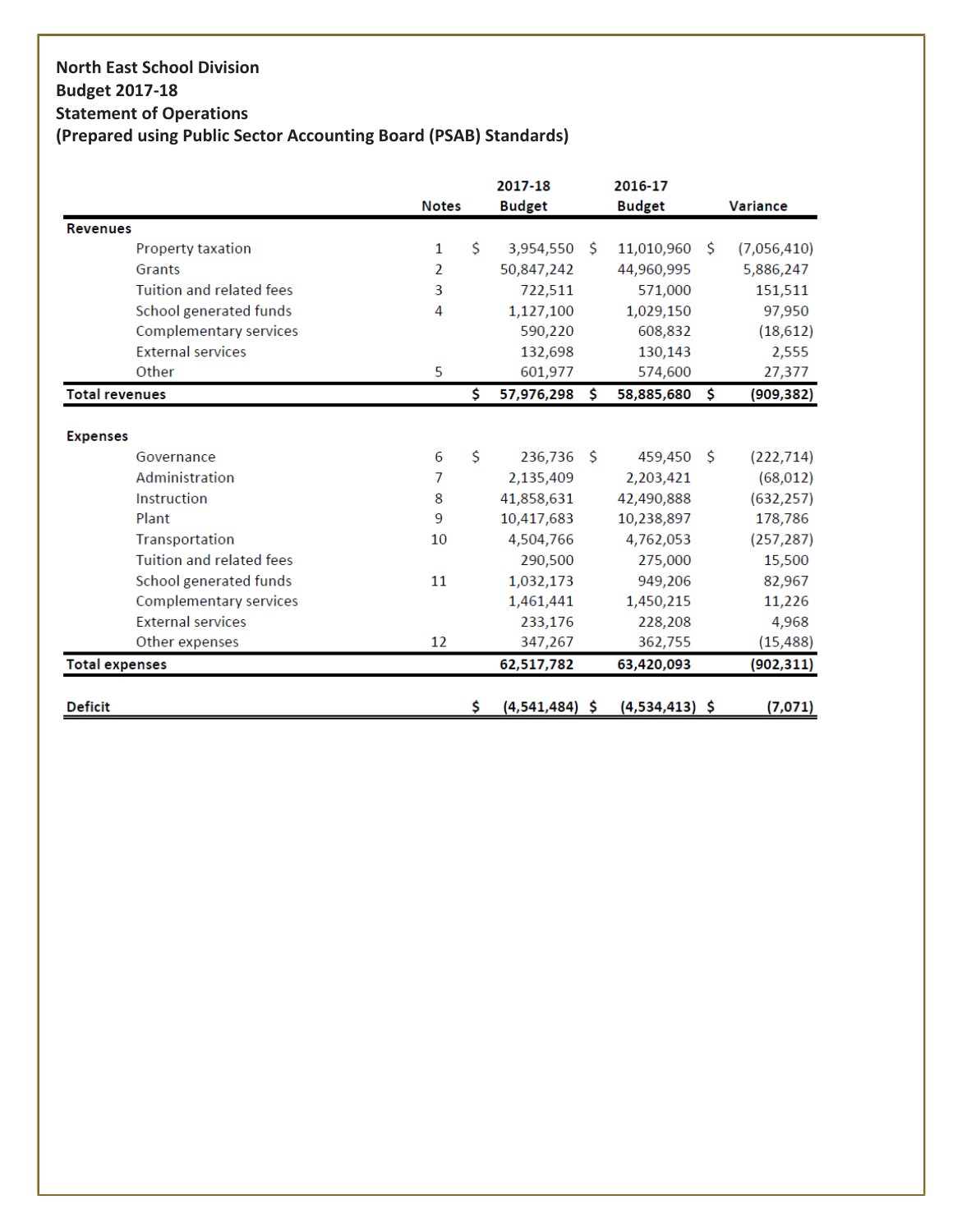### **North East School Division Budget 2017-18 Conversion to Cash Basis and Balancing the Budget**

|                                                       | 2017-18 |                  |  | 2016-17          |             |
|-------------------------------------------------------|---------|------------------|--|------------------|-------------|
|                                                       |         | <b>Budget</b>    |  | <b>Budget</b>    | Variance    |
| <b>PSAB deficit</b>                                   | \$      | $(4,541,484)$ \$ |  | $(4,534,413)$ \$ | (7,071)     |
|                                                       |         |                  |  |                  |             |
| <b>Tangible Capital Assets:</b>                       |         |                  |  |                  |             |
| Purchases                                             |         | (2,878,257)      |  | (4,652,833)      | 1,774,576   |
| Proceeds from disposals                               |         | 12,000           |  | 8,000            | 4,000       |
| Long Term Debt:                                       |         |                  |  |                  |             |
| Repayments for the year                               |         | (357,063)        |  | (342, 539)       | (14, 524)   |
| Non-cash items:                                       |         |                  |  |                  |             |
| <b>Amortization expense</b>                           |         | 4,454,941        |  | 4,240,208        | 214,733     |
| Gain on disposals of tangible capital assets          |         | (12,000)         |  | (8,000)          | (4,000)     |
| <b>Employee Future Benefits expenses</b>              |         | 102,400          |  | 93,500           | 8,900       |
|                                                       |         |                  |  |                  |             |
| Other cash requirements:                              |         |                  |  |                  |             |
| Employee Future Benefits expected payments            |         | (27, 800)        |  | (17,000)         | (10, 800)   |
| Deficit cash for the year                             | s       | $(3,247,263)$ \$ |  | $(5,213,077)$ \$ | (1,965,814) |
|                                                       |         |                  |  |                  |             |
| Changes to the accumulated surplus (use of reserves): |         |                  |  |                  |             |
| Internally restricted accumulated surplus:            |         |                  |  |                  |             |
| Tisdale Office and Transportation Building (capital)  |         | 350,000          |  | 2,638,000        | 2,288,000   |
| NESIP grants to schools                               |         | 214,950          |  | 396,954          | 182,004     |
| <b>ISSI carryover</b>                                 |         |                  |  | 10,558           | 10,558      |
| School generated funds (net change)                   |         | 23,576           |  | 23,056           | (520)       |
| Violent Threat Risk Assessment Training               |         |                  |  | 8,000            | 8,000       |
| Computer hardware replacement (capital)               |         | 550,000          |  |                  | (550,000)   |
| Teachers for diversity and small schools              |         | 84,489           |  |                  | (84, 489)   |
| School bus replacement (capital)                      |         | 721,000          |  |                  | (721,000)   |
| Vehicle replacements (capital)                        |         | 50,000           |  |                  | (50,000)    |
| Preventative Maintenance and Renewal (PMR) Fundina:   |         |                  |  |                  |             |
| Projects                                              |         | 1,200,000        |  | 1,200,000        |             |
| <b>PMR</b> funding                                    |         | (1, 335, 506)    |  | (1, 162, 000)    | 173,506     |
| Unrestricted accumulated surplus:                     |         |                  |  |                  |             |
| Technology upgrades and software (capital)            |         | 862,502          |  |                  | (862, 502)  |
| Demolition of Stewart Hawke School building           |         | 300,000          |  |                  | (300,000)   |
| Facilities - equipment replacement (capital)          |         | 70,000           |  |                  | (70,000)    |
| Furniture and equipment (capital)                     |         | 156,252          |  |                  | (156, 252)  |
| Enrolment estimates (January projections too low)     |         |                  |  | 300,000          | 300,000     |
| Funding shortfall in provincial allocation            |         |                  |  | 1,773,509        | 1,773,509   |
| New van at MUCC                                       |         |                  |  | 25,000           | 25,000      |
|                                                       |         |                  |  |                  |             |
| Balanced budget after use of accumulated surplus      |         |                  |  |                  |             |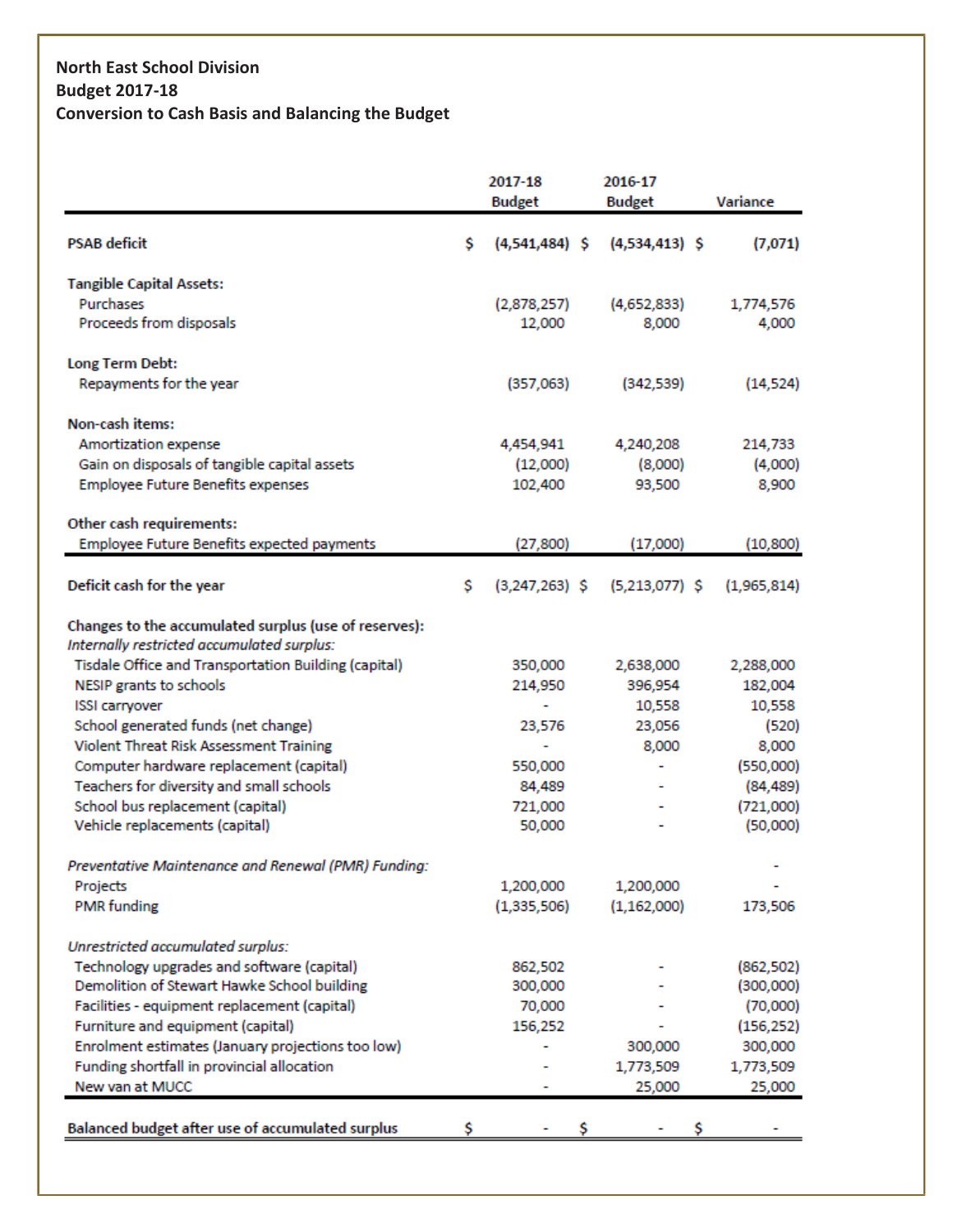### **North East School Division Budget 2017-18 Notes (to Statement of Operations)**

1. The province increased the mill rates as of January 1, 2017. As a result, there was an increase in the property tax revenues for 2017-18 (\$850,000). However, starting January 1, 2018, the province will be collecting the education property tax revenues directly from the municipalities. Therefore, the education property tax revenues from January 1 to August 31, 2018 will be reported as "grants" in the financial statements.

2. There was a decrease of approximately \$1.5 million to the operating grants from the province. However, as mentioned in note 1, the education property tax revenues from January 1 to August 31, 2018 will be reported as "grants" in the financial statements.

3. The budget for the number of students from First Nation reserves has increased in 2017-18 to 59 students (46 in 2016-17). This number agrees to the calculations in the 2017-18 operating grant.

4. The school generated funds have increased due to the Provincial Student Leadership Conference at TMSS planned for the fall of 2017.

5. Other revenues have increased because the school division plans to use the p-cards more often. A rebate is received from BMO based on the total dollar value of the transactions during the year.

6. Governance expenses have been reduced to reflect the capped expenditure level imposed by the Ministry of Education.

7. Administration expenses have decreased. The following expenses have been reduced in this area: professional development, computer supplies and services, natural gas costs for division office.

8. Instruction expenses have decreased: there are 4.0 FTE less teachers due to the enrolment decline and the grades 9 to 12 moving to Melfort from Gronlid; 1.0 FTE less occupational therapist; 1.0 FTE less counselling consultant. The decreases are after the CUPE contractual increase. Due to a change in accounting policy (to coincide with the Ministry of Education guidelines), approximately \$300,000 moved from instructional expenses to tangible capital assets.

9. Plant expenses have increased due to \$300,000 being added for the demolition of the Stewart Hawke School building in Hudson Bay. The CUPE contractual increase has been included in this area. Overall utility costs have decreased by approximately \$150,000 due to a more favorable natural gas contract.

10. Transportation expenses have decreased: predicting the diesel prices can be difficult, a less conservative estimate has been used; the renovations at the Tisdale Bus Shop have been downscaled, this causes the amortization expense to also decrease; the more favorable natural gas contract also decreases the building operating costs (at the Tisdale Transportation and Technology Office).

11. The school generated fund expenses have increased due to the Provincial Student Leadership Conference at TMSS planned for the fall of 2017.

12. Other expenses represent the interest portion of the loan for the construction of the Hudson Bay Community School.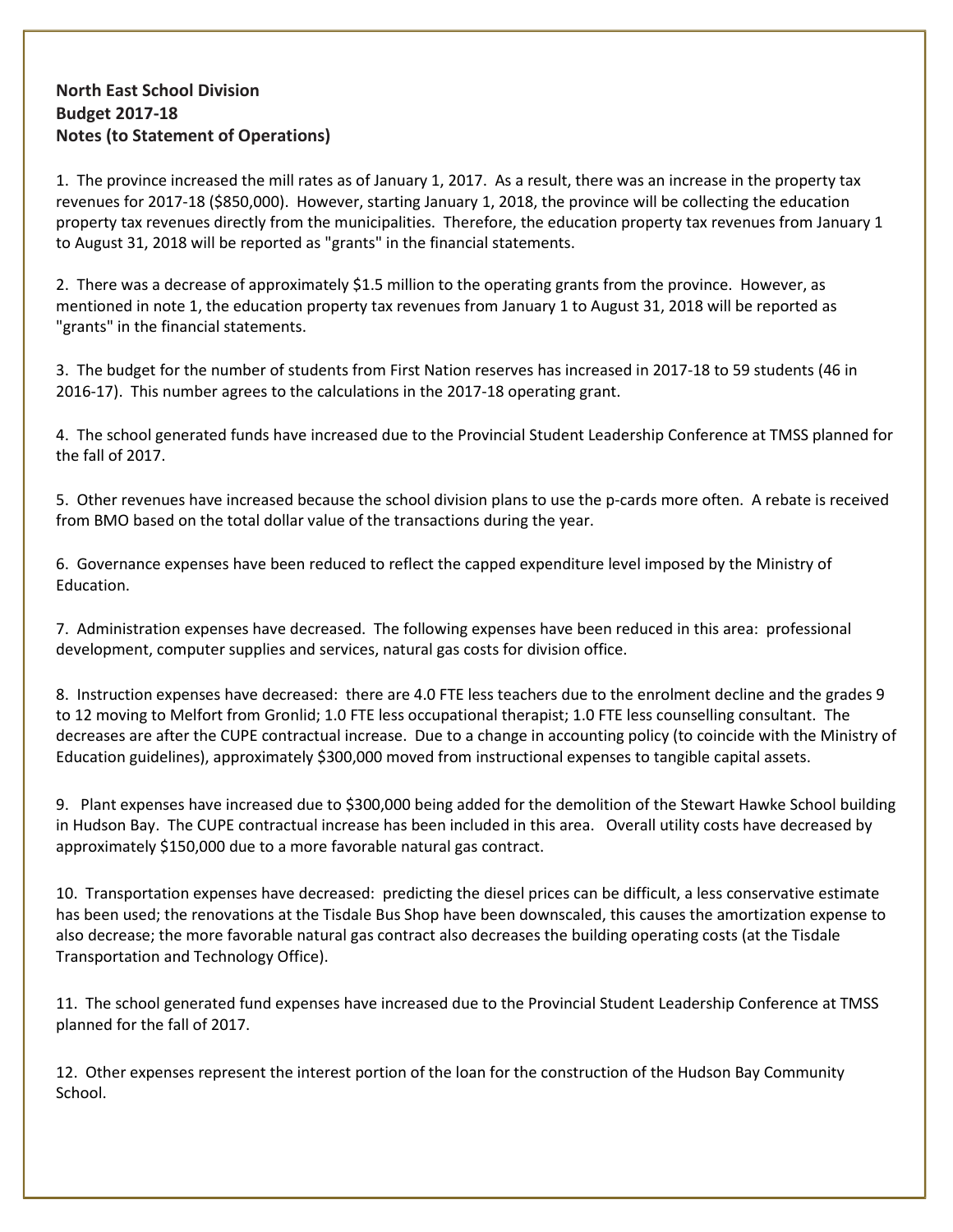### **North East School Division Budget 2017-18 Tangible Capital Assets**

|                                                       |              | 2017-18       |   | 2016-17       |                          |
|-------------------------------------------------------|--------------|---------------|---|---------------|--------------------------|
|                                                       | <b>Notes</b> | <b>Budget</b> |   | <b>Budget</b> | <b>Variance</b>          |
| Tisdale Transportation and Technology Office (note 1) | 1            | 350,000       |   | 2,638,000     | \$ (2,288,000)           |
| Computer hardware (note 2)                            | 2            | 1,407,752     |   | 803,888       | 603,864                  |
| <b>School buses</b>                                   | 3            | 721,000       |   | 721,000       |                          |
| Furniture and equipment                               | 4            | 259,505       |   | 321,945       | (62, 440)                |
| Playground equipment                                  |              | 65,000        |   | 78,000        | (13,000)                 |
| <b>Vehicles</b>                                       |              | 50,000        |   | 50,000        |                          |
| Computer software                                     |              | 25,000        |   | 40,000        | (15,000)                 |
|                                                       |              |               |   |               |                          |
| Total tangible capital assets                         |              | \$2,878,257   | s |               | 4,652,833 \$ (1,774,576) |

#### Notes:

1. As per the information from the contractor, the project should be completed by September 30, 2017. This represents the portion of the \$1.5 million project that will be completed during the 2017-18 fiscal year. During the 2016-17 fiscal year, the scope of the Tisdale Transportation and Technology Office decreased causing the budget to decrease to \$1.5 million.

2. Includes the \$550,000 funded from the internally restricted accumulated surplus for the replacement technology for students: iPads (310) and laptops (445) purchased in 2014. In addition, this includes approximately 380 iPads - for students (280) and instructional staff (100); 195 all-in-ones technology for student computer labs. Various other technology for schools and students are included in this budget. The change in the methodology for capitalization also moved some costs from operational expenses to tangible capital asset expenditures in 2017-18.

3. Similar to 2016-17, there are plans to purchase six school buses during 2017-18.

4. In 2016-17, there were expenditures included with furniture and equipment that related to the Voice Over Internet Protocol (VoIP) (telephone renewal and replacement). No costs are required in the 2017-18 budget for this project.